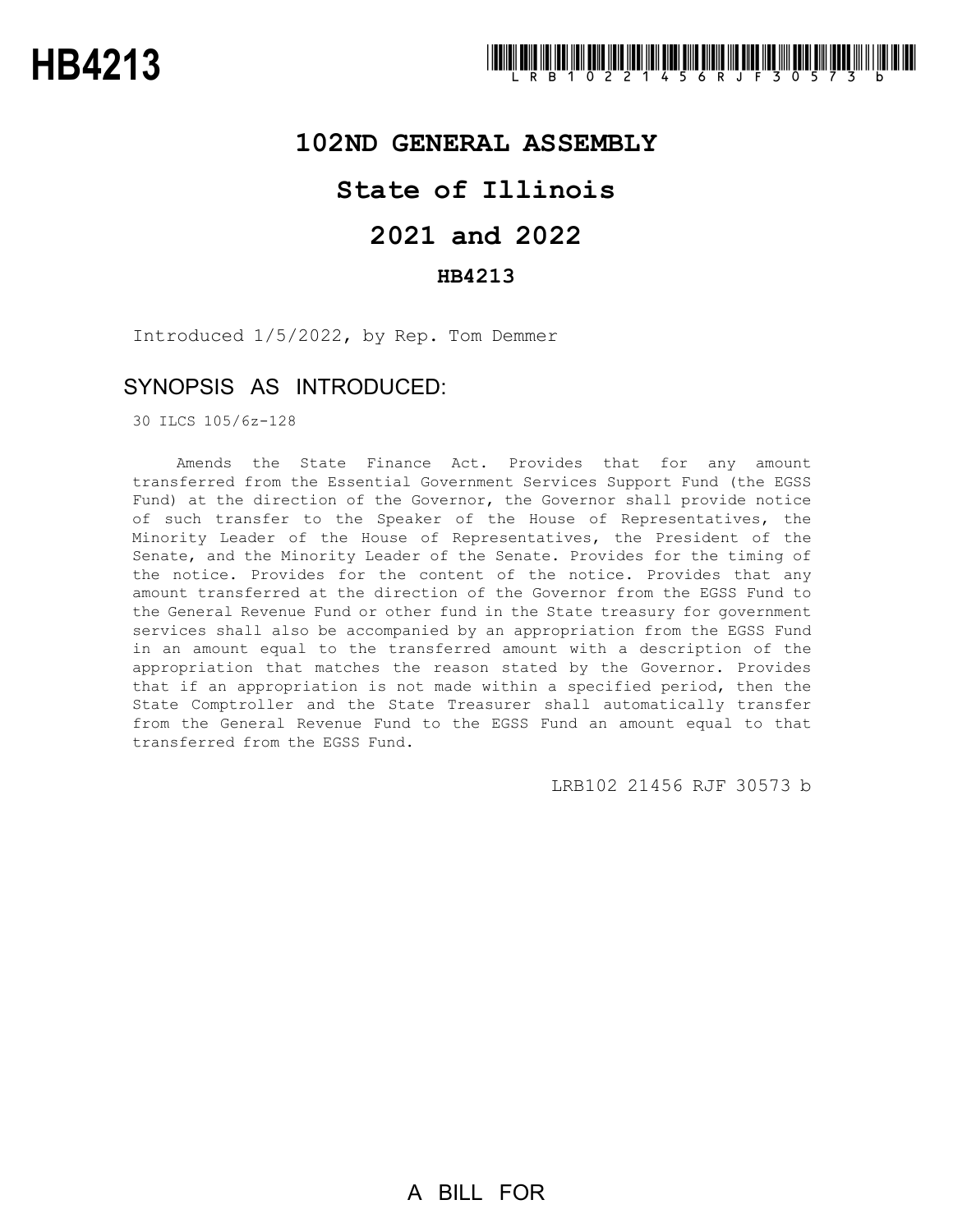AN ACT concerning finance. 1

#### **Be it enacted by the People of the State of Illinois, represented in the General Assembly:** 2 3

Section 5. The State Finance Act is amended by changing Section 6z-128 as follows: 4 5

(30 ILCS 105/6z-128) 6

7

Sec. 6z-128. Essential Government Services Support Fund.

(a) The Essential Government Services Support Fund (the EGSS Fund) is created as a federal trust fund within the State treasury. The EGSS Fund is established: (1) to receive, directly or indirectly, federal funds from the Coronavirus State Fiscal Recovery Fund in accordance with Section 9901 of the federal American Rescue Plan Act of 2021; and (2) to provide for the use of such funds for purposes permitted by Section 9901 of the American Rescue Plan Act of 2021, including the provision of government services as permitted under Section 602(c)(1)(C) of the Social Security Act as enacted by Section 9901 of the American Rescue Plan Act of 2021, and as authorized by this Section. 8 9 10 11 12 13 14 15 16 17 18 19

(b) Federal funds received by the State from the Coronavirus State Fiscal Recovery Fund in accordance with Section 9901 of the American Rescue Plan Act of 2021 may be deposited, directly or indirectly, into the EGSS Fund. 20 21 22 23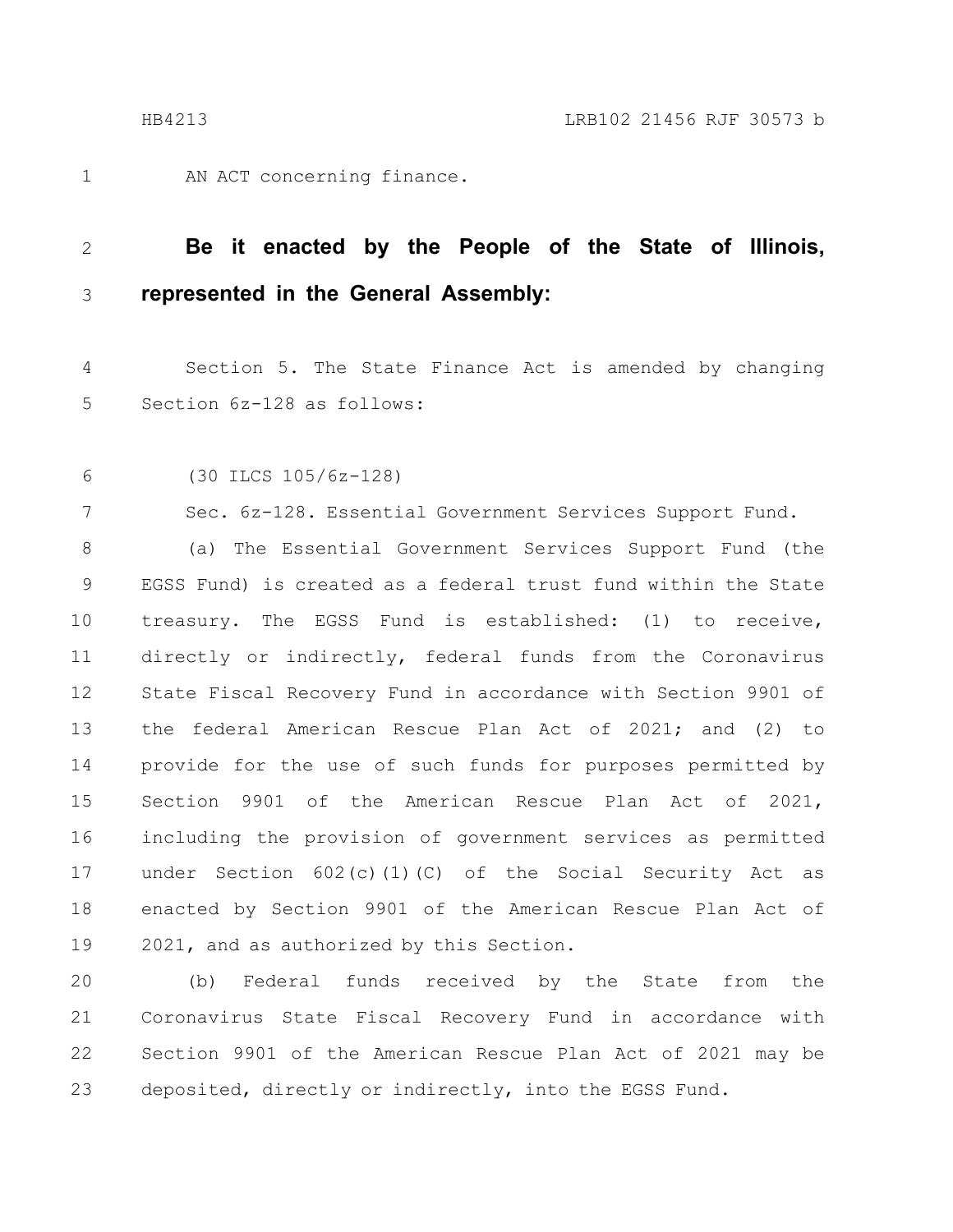HB4213 - 2 - LRB102 21456 RJF 30573 b

(c) The EGSS Fund shall be subject to appropriation by the General Assembly. The fund shall be administered by the Illinois Emergency Management Agency at the direction of the Governor. The Illinois Emergency Management Agency, and other agencies as named in appropriations, shall transfer, distribute or expend the funds. Funds in the EGSS Fund may be expended, subject to appropriation, directly for purposes permitted under Section 9901 of the American Rescue Plan Act of 2021 and related federal guidance governing the use of such funds, including the provision of government services as permitted under Section 602(c)(1)(C) of the Social Security Act as enacted by Section 9901 of the American Rescue Plan Act of 2021. 1 2 3 4 5 6 7 8 9 10 11 12 13

(d) All funds received, directly or indirectly, into the EGSS Fund from the Coronavirus State Fiscal Recovery Fund may be transferred or expended at the direction of the Governor for the specific purposes permitted under Section 9901 of the American Rescue Plan Act of 2021 and any related federal guidance. The State Comptroller shall direct and the State Treasurer shall transfer from time to time, as directed by the Governor in writing, any of the funds in the EGSS Fund to the General Revenue Fund or other funds in the State treasury as needed for expenditures, or as reimbursement for expenditures made, from such other funds for permitted purposes under Section 9901 of the American Rescue Plan Act of 2021, including the provision of government services. 14 15 16 17 18 19 20 21 22 23 24 25 26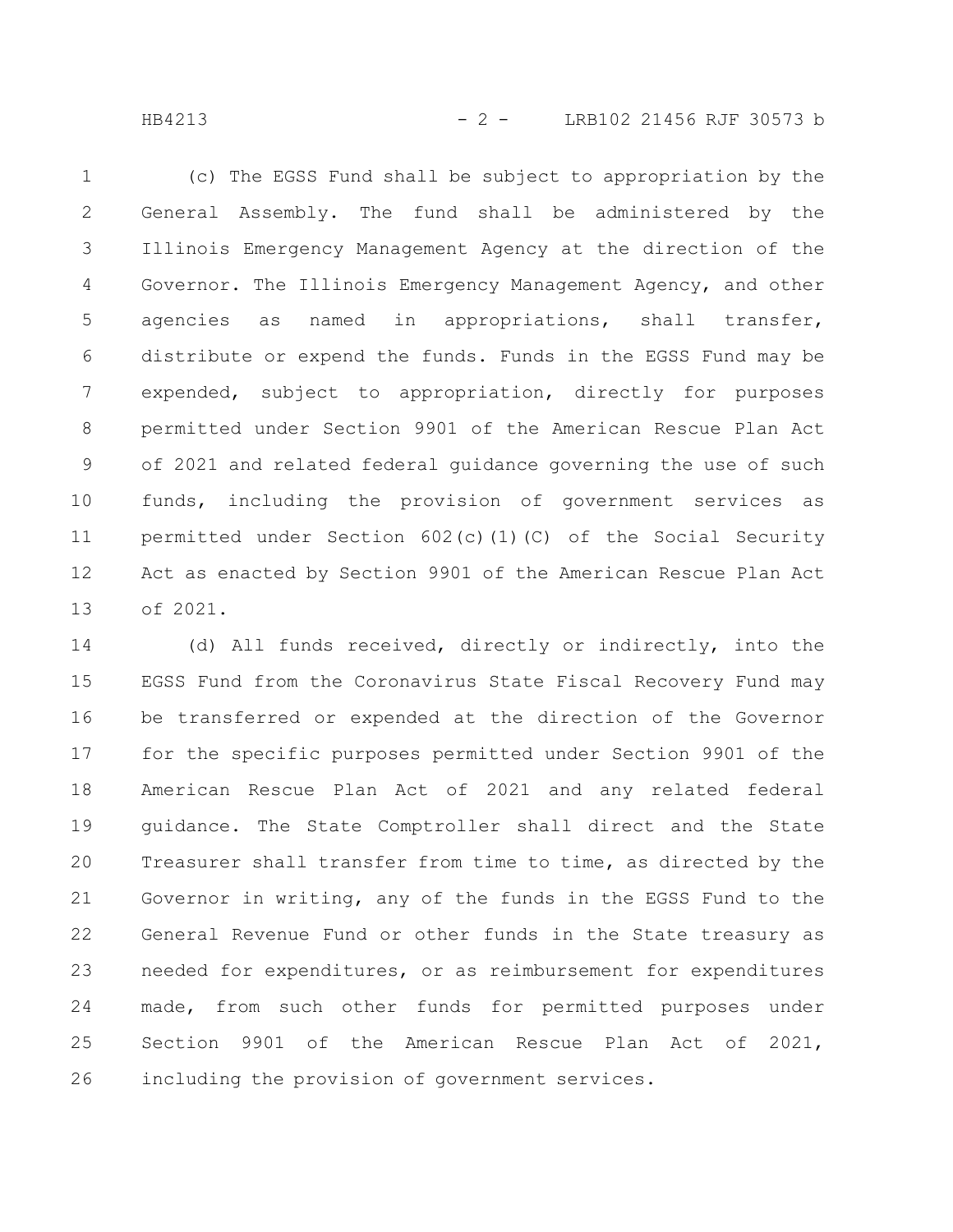HB4213 - 3 - LRB102 21456 RJF 30573 b

| (d-5) For any amount transferred under subsection (d) at        |
|-----------------------------------------------------------------|
| the direction of the Governor, including any amount             |
| transferred prior to the effective date of this amendatory Act  |
| of the 102nd General Assembly, the Governor shall provide       |
| notice to the Speaker of the House of Representatives, the      |
| Minority Leader of the House of Representatives, the President  |
| of the Senate, and the Minority Leader of the Senate. The       |
| notice shall be provided at least 14 days in advance of any     |
| request for such transfer. If the notice pertains to an amount  |
| transferred prior to the effective date of this amendatory Act  |
| of the 102nd General Assembly, then notice must be provided as  |
| as practicable after the effective date of this<br>soon         |
| subsection (d-5). The notice shall include the amount being     |
| transferred, the object the transfer is intended to fund, and   |
| the reason the transfer is needed.                              |
| Any amount transferred at the direction of the Governor         |
| from the EGSS Fund to the General Revenue Fund or other fund in |
| the State treasury for government services under subsection     |
| (d) shall also be accompanied by an appropriation from the      |
| EGSS Fund in an amount equal to the transferred amount with a   |
| description of the appropriation that matches<br>the<br>reason  |
| stated by the Governor. If an appropriation is not made within  |
| either the fiscal year in which the transfer was made or the    |
|                                                                 |

fiscal year immediately following such transfer, then the State Comptroller and the State Treasurer shall automatically transfer from the General Revenue Fund to the EGSS Fund an 24 25 26